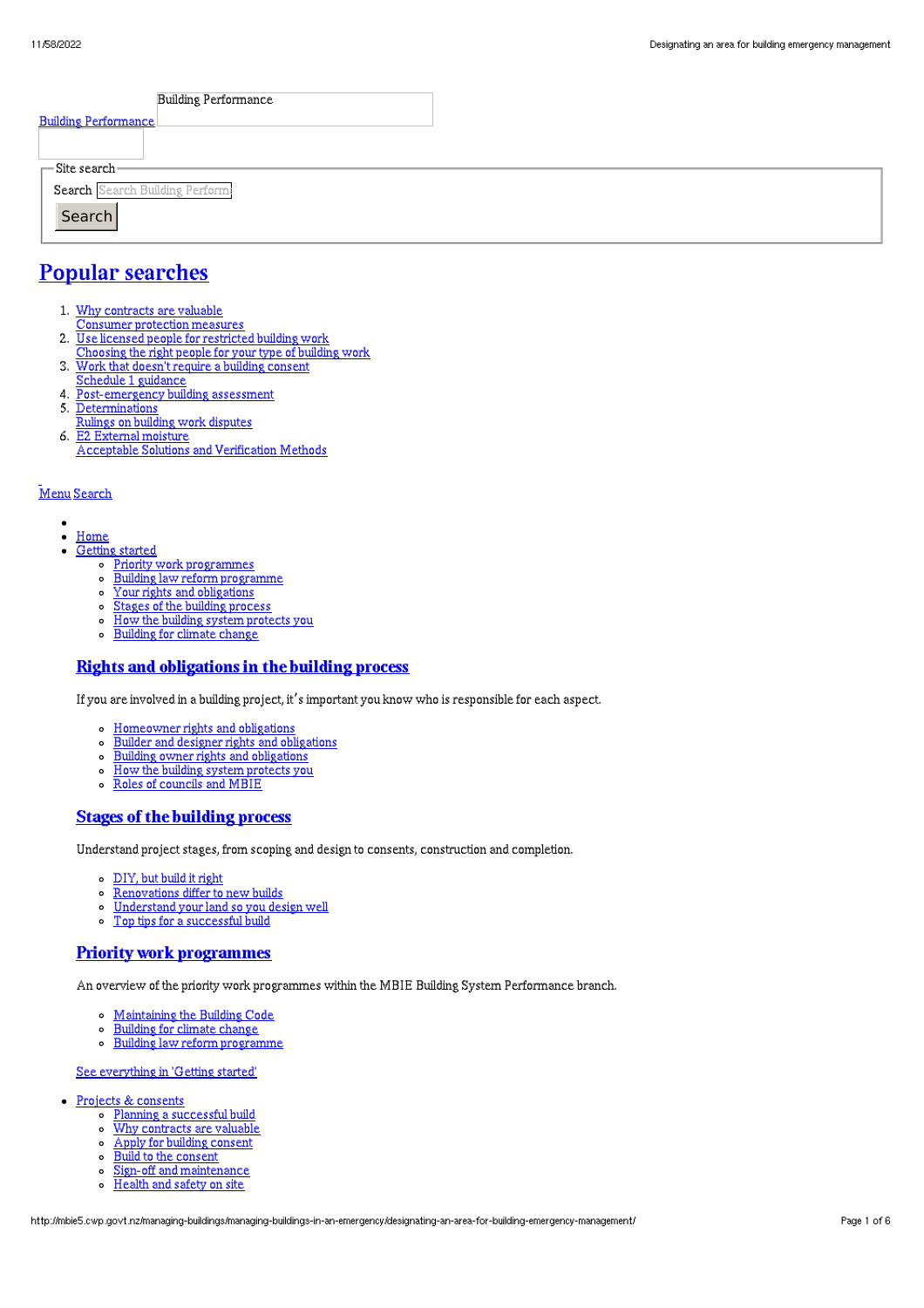# [Understanding](http://mbie5.cwp.govt.nz/projects-and-consents/apply-for-building-consent/building-consent-process/) the building consent process

For safe, healthy and durable buildings, all building work in New Zealand must meet certain standards. Find out how to build within the rules.

### [Health](http://mbie5.cwp.govt.nz/projects-and-consents/health-and-safety-on-site/) and safety on site

Avoid accidents and make site safety a priority.

### 1. Planning a successful build

- Check if you need [consents](http://mbie5.cwp.govt.nz/projects-and-consents/planning-a-successful-build/scope-and-design/check-if-you-need-consents/)
- [Choosing](http://mbie5.cwp.govt.nz/projects-and-consents/planning-a-successful-build/scope-and-design/choosing-the-right-people-for-your-type-of-building-work/) the right people for your type of building work
- Why [contracts](http://mbie5.cwp.govt.nz/projects-and-consents/why-contracts-are-valuable/) are valuable

#### 2. Getting a consent

- Apply for building [consent](http://mbie5.cwp.govt.nz/projects-and-consents/apply-for-building-consent/)
- How to support your building consent [application](http://mbie5.cwp.govt.nz/projects-and-consents/apply-for-building-consent/support-your-consent-application/)  $\sim$
- o [Understanding](http://mbie5.cwp.govt.nz/projects-and-consents/apply-for-building-consent/building-consent-process/) the building consent process

#### 3. Building to the consent

- Making [changes](http://mbie5.cwp.govt.nz/projects-and-consents/build-to-the-consent/making-changes-to-your-plans/) to your plans
- o Typical council [inspections](http://mbie5.cwp.govt.nz/projects-and-consents/build-to-the-consent/typical-council-inspections/) of a building project
- [Completing](http://mbie5.cwp.govt.nz/projects-and-consents/sign-off-and-maintenance/completing-your-project/) your project

## 4. Sign-off and maintenance

- Get the build [signed](http://mbie5.cwp.govt.nz/projects-and-consents/sign-off-and-maintenance/completing-your-project/get-the-build-signed-off/) off
- How to [identify](http://mbie5.cwp.govt.nz/projects-and-consents/sign-off-and-maintenance/completing-your-project/how-to-identify-defects/) defects
- o Protecting your [investment](http://mbie5.cwp.govt.nz/projects-and-consents/sign-off-and-maintenance/protecting-your-investment/)

#### See [everything](http://mbie5.cwp.govt.nz/projects-and-consents/) in 'Projects & consents'

- · Building Code [compliance](http://mbie5.cwp.govt.nz/building-code-compliance/)
	- A General [provisions](http://mbie5.cwp.govt.nz/building-code-compliance/a-general-provisions/)
	- o B [Stability](http://mbie5.cwp.govt.nz/building-code-compliance/b-stability/)
	- $\circ$   $\overline{C}$  [Protection](http://mbie5.cwp.govt.nz/building-code-compliance/c-protection-from-fire/) from fire
	- $\circ$   $\overline{D}$  [Access](http://mbie5.cwp.govt.nz/building-code-compliance/d-access/)
	- E [Moisture](http://mbie5.cwp.govt.nz/building-code-compliance/e-moisture/)
	- F [Safety](http://mbie5.cwp.govt.nz/building-code-compliance/f-safety-of-users/) of users G [Services](http://mbie5.cwp.govt.nz/building-code-compliance/g-services-and-facilities/) and facilities
	- o H Energy [efficiency](http://mbie5.cwp.govt.nz/building-code-compliance/h-energy-efficiency/)
	- Specific [buildings](http://mbie5.cwp.govt.nz/building-code-compliance/specific-buildings/)
	- o [Canterbury](http://mbie5.cwp.govt.nz/building-code-compliance/canterbury-rebuild/) rebuild
	- Product assurance & [MultiProof](http://mbie5.cwp.govt.nz/building-code-compliance/product-assurance-and-multiproof/)  $\circ$
	- [Warnings](http://mbie5.cwp.govt.nz/building-code-compliance/warnings-and-bans-on-building-products/) and bans on building products  $\circ$
	- o Building Code and [handbooks](http://mbie5.cwp.govt.nz/building-code-compliance/building-code-and-handbooks/)
	- $\circ$ How the [Building](http://mbie5.cwp.govt.nz/building-code-compliance/how-the-building-code-works/) Code works
	- $\alpha$ [Geotechnical](http://mbie5.cwp.govt.nz/building-code-compliance/geotechnical-education/) education
	- Building [Performance](http://mbie5.cwp.govt.nz/building-code-compliance/building-performance-resource-centre/) Resource Centre
	- o Introduction to [medium-density](http://mbie5.cwp.govt.nz/building-code-compliance/introduction-to-medium-density-housing/) housing
	- [Maintaining](http://mbie5.cwp.govt.nz/building-code-compliance/annual-building-code-updates/) the Building Code
	- [Digitising](http://mbie5.cwp.govt.nz/building-code-compliance/digitising-the-building-code/) the Building Code

#### In this section

- o How the [Building](http://mbie5.cwp.govt.nz/building-code-compliance/how-the-building-code-works/) Code works
- [Maintaining](http://mbie5.cwp.govt.nz/building-code-compliance/annual-building-code-updates/) the Building Code  $\circ$
- $\circ$ [Different](http://mbie5.cwp.govt.nz/building-code-compliance/how-the-building-code-works/different-ways-to-comply/) ways to comply with the Building Code
- Specific [buildings](http://mbie5.cwp.govt.nz/building-code-compliance/specific-buildings/)  $\circ$
- o Product assurance & [MultiProof](http://mbie5.cwp.govt.nz/building-code-compliance/product-assurance-and-multiproof/)
- $\circ$ Introduction to [medium-density](http://mbie5.cwp.govt.nz/building-code-compliance/introduction-to-medium-density-housing/) housing
- Building [Performance](http://mbie5.cwp.govt.nz/building-code-compliance/building-performance-resource-centre/) Resource Centre  $\circ$

# Find Acceptable Solutions, Verification Methods, updates and technical guidance by Building Code clause.

- a
- General provisions
- $\circ$ b **Stability**
- $\circ$ c
- Protection from fire
- $\circ$ d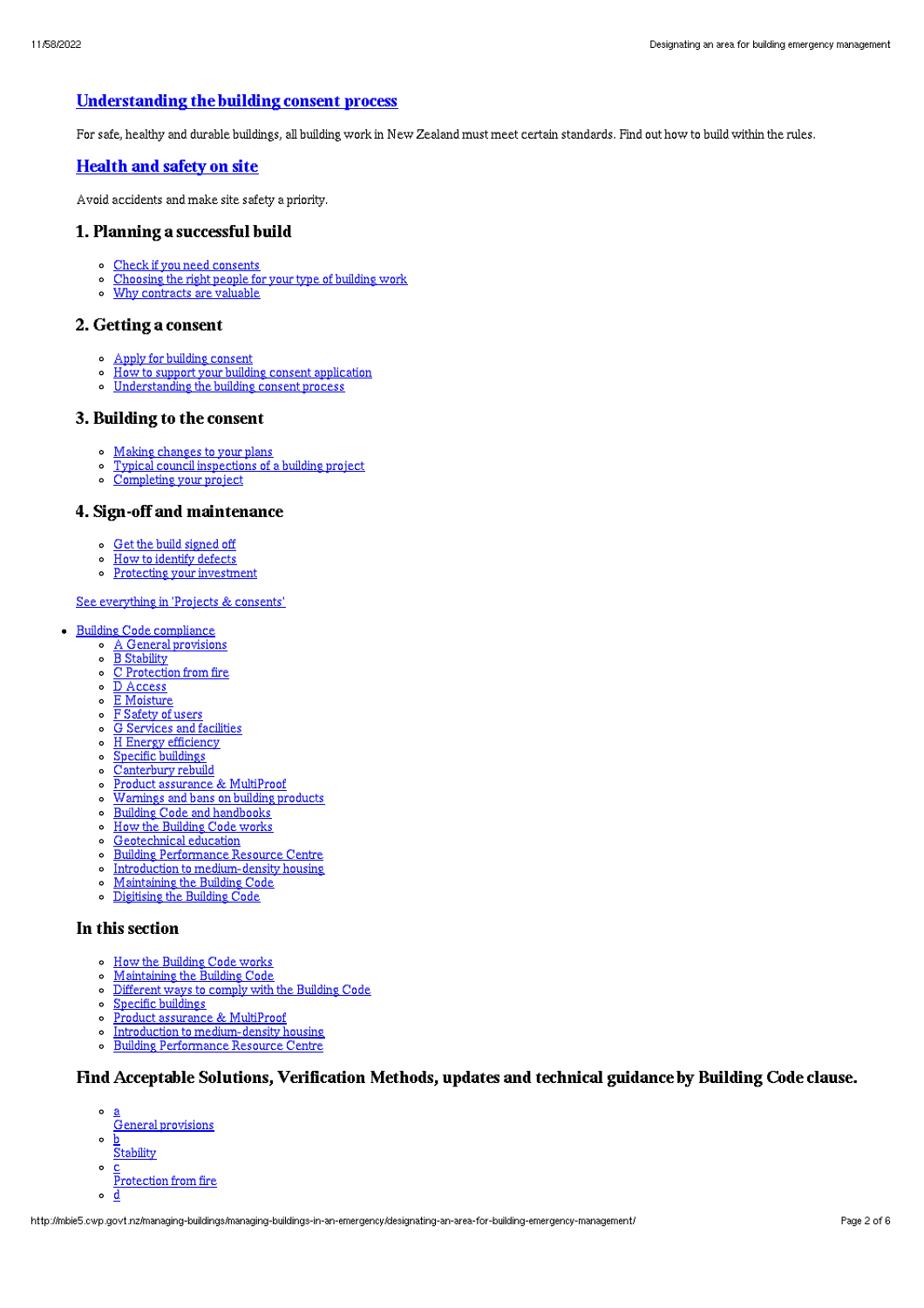- Access
- $\circ$ <u>e</u><br>Moisture
- $\sim$ f
- Safety of users  $\circ$
- g Services and facilities
- $\circ$ h **Energy efficiency**

#### See everything in 'Building Code [compliance](http://mbie5.cwp.govt.nz/building-code-compliance/)'

#### [Managing](http://mbie5.cwp.govt.nz/managing-buildings/) buildings

- [Managing](http://mbie5.cwp.govt.nz/managing-buildings/managing-your-bwof/) your BWoF
	- General information on building safety in [earthquakes](http://mbie5.cwp.govt.nz/managing-buildings/building-safety-in-earthquakes/)
	- Securing [unreinforced](http://mbie5.cwp.govt.nz/managing-buildings/unreinforced-masonry/) masonry building parapets and facades  $\circ$
	- Managing [earthquake-prone](http://mbie5.cwp.govt.nz/managing-buildings/managing-earthquake-prone-buildings/) buildings
	- Managing buildings in an [emergency](http://mbie5.cwp.govt.nz/managing-buildings/managing-buildings-in-an-emergency/)  $\circ$
	- Change of use and [alterations](http://mbie5.cwp.govt.nz/managing-buildings/change-of-use-and-alterations/)

### About managing buildings

- [Managing](http://mbie5.cwp.govt.nz/managing-buildings/managing-your-bwof/) your BWoF (for buildings with specified systems)
- General information on building safety in [earthquakes](http://mbie5.cwp.govt.nz/managing-buildings/building-safety-in-earthquakes/)  $\circ$
- $\circ$ Managing [earthquake-prone](http://mbie5.cwp.govt.nz/managing-buildings/managing-earthquake-prone-buildings/) buildings
- Securing [unreinforced](http://mbie5.cwp.govt.nz/managing-buildings/unreinforced-masonry/) masonry building parapets and facades  $\circ$
- Change of use, [alterations](http://mbie5.cwp.govt.nz/managing-buildings/change-of-use-and-alterations/) and extension of life
- Managing buildings in an [emergency](http://mbie5.cwp.govt.nz/managing-buildings/managing-buildings-in-an-emergency/)  $\sim$

### Specified systems and compliance schedules

If you own a building that contains a specified system such as a cable car, you must ensure they are effectively operated for the life of the building and in keeping with the council-issued compliance schedule.

- o Inspections and [maintenance](http://mbie5.cwp.govt.nz/managing-buildings/managing-your-bwof/inspections-and-maintenance/) of specified systems as a building owner
- Fines and penalties for offences relating to [compliance](http://mbie5.cwp.govt.nz/managing-buildings/managing-your-bwof/fines-and-penalties/) schedules  $\circ$
- [Compliance](http://mbie5.cwp.govt.nz/projects-and-consents/sign-off-and-maintenance/completing-your-project/compliance-schedules/) schedules  $\Omega$

See [everything](http://mbie5.cwp.govt.nz/managing-buildings/) in 'Managing buildings'

- [Resolving](http://mbie5.cwp.govt.nz/resolving-problems/) problems
	- o [Resolution](http://mbie5.cwp.govt.nz/resolving-problems/resolution-options/) options
	- $\circ$ [Building](http://mbie5.cwp.govt.nz/resolving-problems/building-consent-and-sign-off/) consent and sign-off
	- [Contracts](http://mbie5.cwp.govt.nz/resolving-problems/contracts/)
	- $\circ$  [Builds](http://mbie5.cwp.govt.nz/resolving-problems/builds/)
	- $\circ$ [Designs](http://mbie5.cwp.govt.nz/resolving-problems/designs/)
	- **[Councils](http://mbie5.cwp.govt.nz/resolving-problems/councils/)**  $\circ$
	- $\circ$ **[Clients](http://mbie5.cwp.govt.nz/resolving-problems/clients/)**

# [Resolving](http://mbie5.cwp.govt.nz/resolving-problems/) problems

- [Resolution](http://mbie5.cwp.govt.nz/resolving-problems/resolution-options/) options
- [Building](http://mbie5.cwp.govt.nz/resolving-problems/building-consent-and-sign-off/) consent and sign-off
- [Contracts](http://mbie5.cwp.govt.nz/resolving-problems/contracts/)
- $\circ$ [Builds](http://mbie5.cwp.govt.nz/resolving-problems/builds/)
- o [Designs](http://mbie5.cwp.govt.nz/resolving-problems/designs/)
- [Councils](http://mbie5.cwp.govt.nz/resolving-problems/councils/)
- **[Clients](http://mbie5.cwp.govt.nz/resolving-problems/clients/)**  $\circ$

#### [Determinations](http://mbie5.cwp.govt.nz/resolving-problems/resolution-options/determinations/)

A determination is a binding decision made by MBIE providing a way of solving disputes or questions about the rules that apply to buildings, how buildings are used, building accessibility, and health and safety.

- Understanding [determinations](http://mbie5.cwp.govt.nz/resolving-problems/resolution-options/determinations/)
- Applying for a [determination](http://mbie5.cwp.govt.nz/resolving-problems/resolution-options/determinations/applying-for-a-determination/)  $\circ$
- Steps in the [determination](http://mbie5.cwp.govt.nz/resolving-problems/resolution-options/determinations/steps-in-the-determination-process/) process  $\circ$
- Previous [determinations](http://mbie5.cwp.govt.nz/resolving-problems/resolution-options/determinations/determinations-issued/)  $\circ$

# [Weathertight](http://mbie5.cwp.govt.nz/resolving-problems/resolution-options/weathertight-services/) Services

- Signs of a leaky [home](http://mbie5.cwp.govt.nz/resolving-problems/resolution-options/weathertight-services/signs-of-a-leaky-home/)  $\circ$
- How to make a [Weathertight](http://mbie5.cwp.govt.nz/resolving-problems/resolution-options/weathertight-services/make-a-weathertight-home-claim/) Claim  $\circ$
- Resolving a [Weathertight](http://mbie5.cwp.govt.nz/resolving-problems/resolution-options/weathertight-services/resolving-a-claim/) Claim  $\circ$

#### See [everything](http://mbie5.cwp.govt.nz/resolving-problems/) in 'Resolving problems'

http://mbie5.cwp.govt.nz/managing-buildings/managing-buildings-in-an-emergency/designating-an-area-for-building-emergency-management/ Page 3 of 6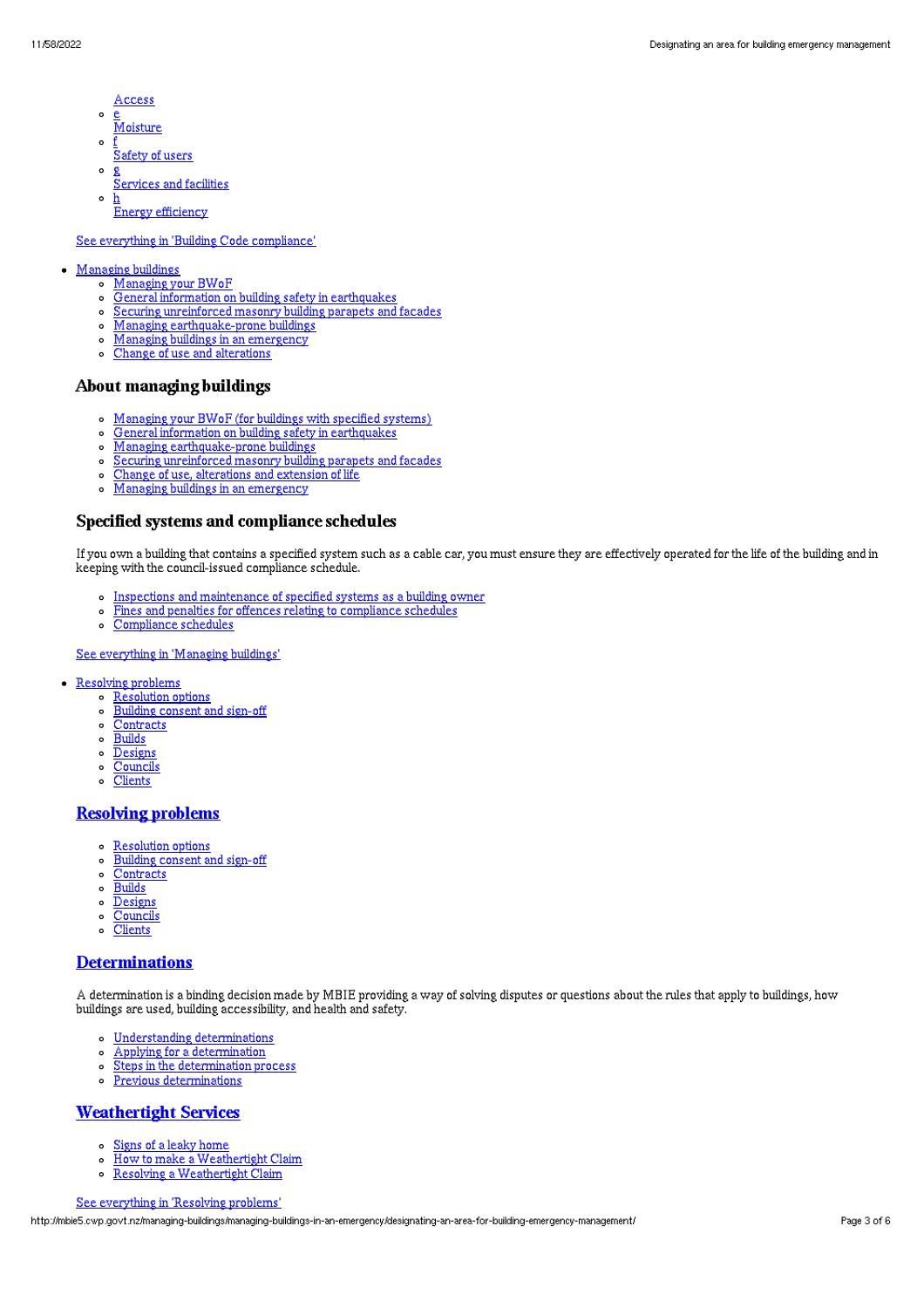- [Home](http://mbie5.cwp.govt.nz/)
- $\bullet$ [Managing](http://mbie5.cwp.govt.nz/managing-buildings/) buildings
- Managing buildings in an [emergency](http://mbie5.cwp.govt.nz/managing-buildings/managing-buildings-in-an-emergency/)  $\bullet$
- Designating an area for building emergency management  $\bullet$

# Designating an area for building emergency management

- [Print](http://mbie5.cwp.govt.nz/#) [Share](http://mbie5.cwp.govt.nz/#)
- $\circ$
- $\circ$
- $\circ$  $\sim$
- **[Save](http://mbie5.cwp.govt.nz/managing-buildings/managing-buildings-in-an-emergency/designating-an-area-for-building-emergency-management/downloadpdf)**

#### Last updated: 4 March 2022

When an emergency strikes an area and multiple buildings may be damaged areas can be designated for managing buildings during and after the emergency under Subpart 6 of the Building Act 2004.

- **[Print](http://mbie5.cwp.govt.nz/#)**
- **[Share](http://mbie5.cwp.govt.nz/#)**  $\circ$ 
	- $\Omega$
	- $\circ$
- $\circ$
- [Save](http://mbie5.cwp.govt.nz/managing-buildings/managing-buildings-in-an-emergency/designating-an-area-for-building-emergency-management/downloadpdf)

# What is a designated area?

A designated area is an area affected by an emergency where it has been determined the emergency management powers set out in the Building Act 2004 are required to manage buildings during and following the emergency.

The decision to designate must be made in the public interest, as well as being necessary or desirable for the protection of:

- people, from injury or death
- buildings, from damage or disruption to their use  $\bullet$
- public thoroughfares, from disruption
- critical infrastructure, from damage or disruption to its operation or use
- people or buildings, from the effects of insanitary conditions in the relevant area.

# Purpose of designating an area

The Building Act 2004 was amended in 2019 to provide a new system and powers for managing buildings after an emergency. Subpart 6B of the Building Act 2004 provides an end-to-end process for managing buildings following an emergency event.

It may be necessary to take protective measures, during and following an emergency, to ensure that risks to life and property from damaged buildings and/or land are managed adequately. These protective measures, such as notices (placards) that prohibit access, lose their legal force when the state of emergency ends.

Therefore when longer-term management of buildings is required, designating an area under the Building Act provides powers for this longer-term management.

# Who can make decisions on designating an area?

Within an area that is subject to a state of emergency or transition period under the Civil Defence Emergency Management (CDEM) Act 2002, a designation can be made by:

- the Minister for Emergency Management; or
- a person appointed or otherwise authorised under s25 of the CDEM Act to declare a state of local emergency or give notice of a local transition period (as the case may be) for the area.

The person making the designation must advise the Minister for Building and Construction of the designation.

If a state of emergency or transition period is not in place, responsible persons who can designate an area include:

- the Minister for Building and Construction; or
- a Territorial Authority, with prior approval of the Minister for Building and Construction.

Designations automatically last for three years from the day of the designation unless they are terminated earlier or extended and the Designation must be reviewed every 90 days to confirm it is still needed.

# Power to act in a designated area

http://mbie5.cwp.govt.nz/managing-buildings/managing-buildings-in-an-emergency/designating-an-area-for-building-emergency-management/ Page 4 of 6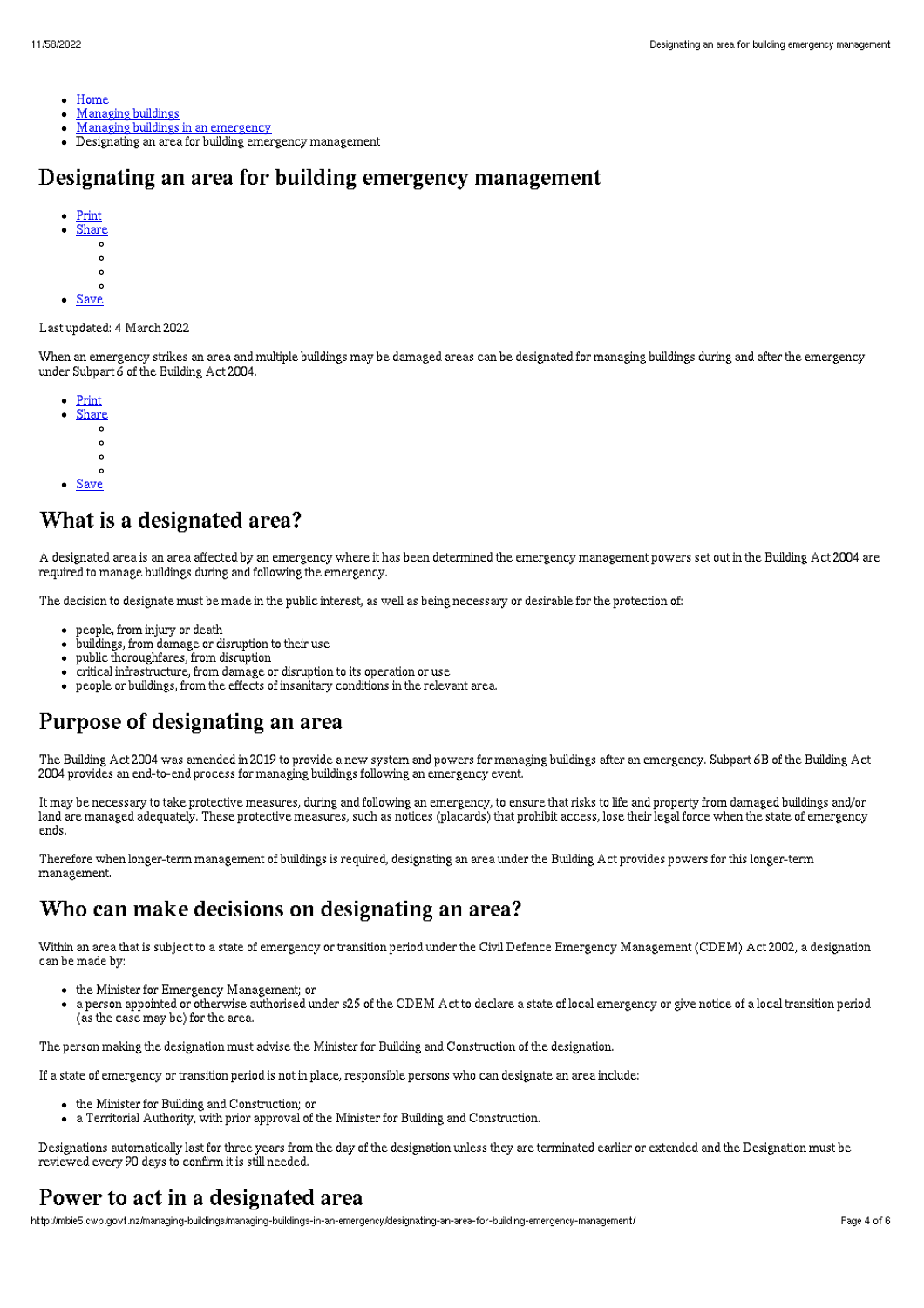Following a significant event, authorised officials will work to quickly assess the damage to buildings within the designated area. When an area is designated, building assessors are given the power to:

- enter buildings and land
- $\bullet$ complete post-event assessments
- direct the evacuation of buildings
- put in place measures for protecting buildings and keeping people at a safe distance
- place notices and signs on buildings  $\bullet$
- direct the owners of building or land to provide information
- direct works (urgent and non-urgent) to remove or reduce risks
- direct works for long term use or occupation of a building.
- Many of the powers are similar to those available under a state of emergency, however they are confined to building management activity within the  $\bullet$ designated area.

### More information on designating an area for building

Designating an area for building [management](http://mbie5.cwp.govt.nz/assets/Uploads/managing-buildings/designating-an-area-for-building-fact-sheet.pdf) - fact sheet

Designating an area for building [management](http://mbie5.cwp.govt.nz/assets/Uploads/managing-buildings/designating-an-area-for-building-quick-guide.pdf) - quick guide

Guidance for decision makers and territorial [authorities](http://mbie5.cwp.govt.nz/managing-buildings/managing-buildings-in-an-emergency/guidance-for-decision-makers-and-territorial-authorities/)

### More information for building owners in a designated area

[Information](http://mbie5.cwp.govt.nz/managing-buildings/managing-buildings-in-an-emergency/information-for-building-owners/) for building owners

# Areas currently under building management designation

The following parts of New Zealand are currently under a building management designation.

- Papatoetoe, Auckland Council
- Review date: Friday 18 March 2022 Westport Township, Buller District
- Review date: Saturday 15 April 2022
- Mahakipawa, Marlborough District Review date: Monday 25 April 2022
- West Auckland, Auckland Council
	- Review date: Monday 30 May 2022

# Managing buildings in an [emergency](http://mbie5.cwp.govt.nz/managing-buildings/managing-buildings-in-an-emergency/)

- Guidance for [decision-makers](http://mbie5.cwp.govt.nz/managing-buildings/managing-buildings-in-an-emergency/guidance-for-decision-makers-and-territorial-authorities/) and territorial authorities
- $\bullet$ Rapid building [assessment](http://mbie5.cwp.govt.nz/managing-buildings/managing-buildings-in-an-emergency/rapid-building-assessment-resources/) resources
- [Information](http://mbie5.cwp.govt.nz/managing-buildings/managing-buildings-in-an-emergency/information-for-building-owners/) for building owners  $\bullet$
- Related [information](http://mbie5.cwp.govt.nz/managing-buildings/managing-buildings-in-an-emergency/related-information/)  $\bullet$
- Designating an area for building emergency [management](http://mbie5.cwp.govt.nz/managing-buildings/managing-buildings-in-an-emergency/designating-an-area-for-building-emergency-management/)  $\bullet$
- [Print](http://mbie5.cwp.govt.nz/#)

# Navigation

- [Getting](http://mbie5.cwp.govt.nz/getting-started/) started  $\bullet$
- $\bullet$ Projects & [consents](http://mbie5.cwp.govt.nz/projects-and-consents/)
- $\bullet$ Building Code [compliance](http://mbie5.cwp.govt.nz/building-code-compliance/)  $\bullet$
- [Managing](http://mbie5.cwp.govt.nz/managing-buildings/) buildings [Resolving](http://mbie5.cwp.govt.nz/resolving-problems/) problems

# What are you looking for?

### General

- About Building [Performance](http://mbie5.cwp.govt.nz/about-building-performance/)
- [Canterbury](http://mbie5.cwp.govt.nz/building-code-compliance/canterbury-rebuild/) rebuild
- Practice [Advisories](http://mbie5.cwp.govt.nz/search/?keyword=practice+advisory&search=)
- Building [CodeHub](https://codehub.building.govt.nz)  $\bullet$

# Building Officials

- BCA [competencies](http://mbie5.cwp.govt.nz/building-officials/national-bca-competency-assessment-system/)  $\bullet$
- BCA [register](http://mbie5.cwp.govt.nz/building-officials/find-a-bca/)  $\bullet$